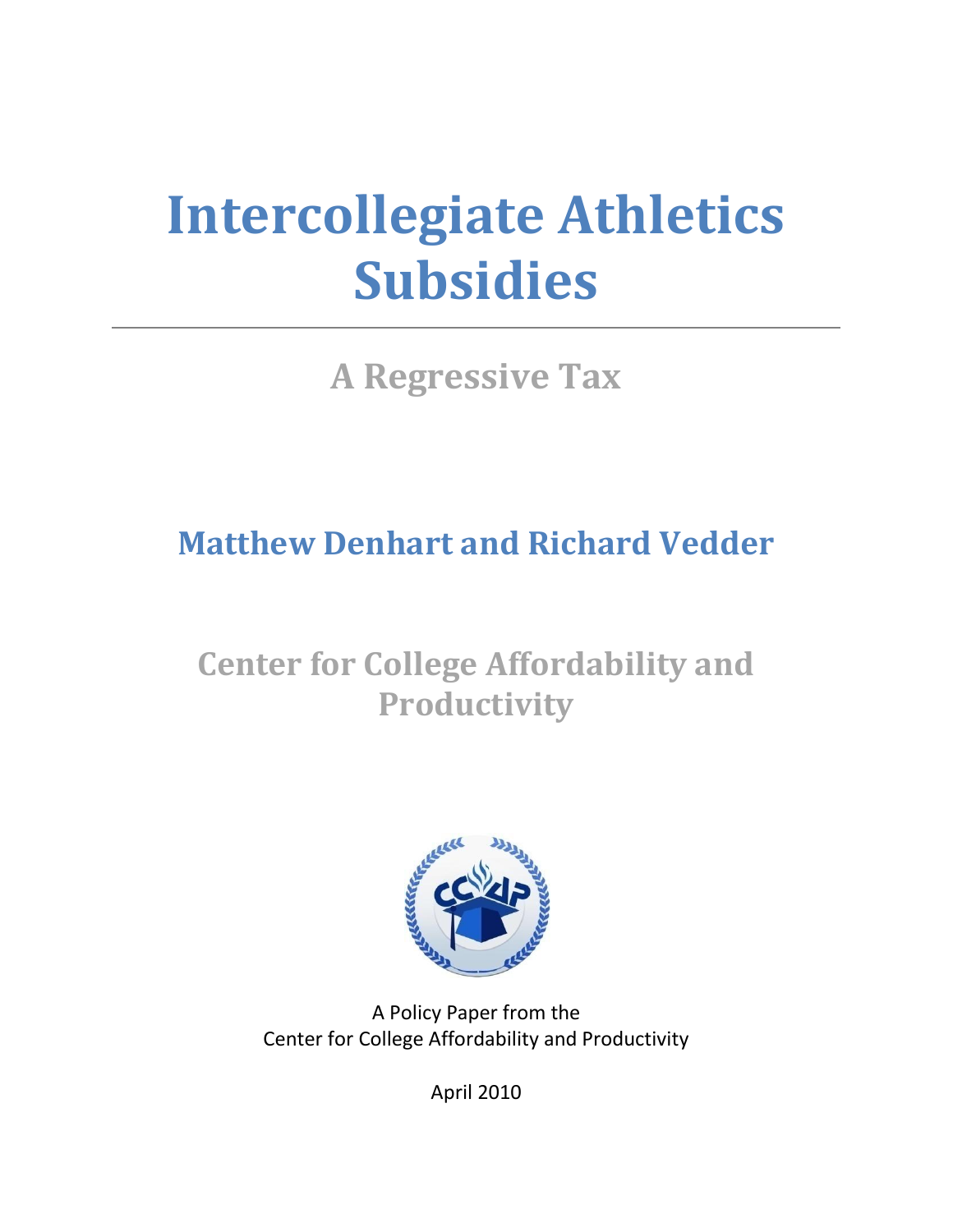## **About the Authors**

**Matthew Denhart** is the Administrative Director of the Center for College Affordability and Productivity (CCAP). He has previously authored several studies published by CCAP, as well as opinion pieces published in the *Wall Street Journal* and *Forbes.com*. He may be reached by email at MDenhart@centerforcollegeaffordability.org.

**Richard K. Vedder** is the Director of CCAP and is a Distinguished Professor of Economics at Ohio University. He served on the Secretary of Education's Commission on the Future of Higher Education. He is the author of *Going Broke By Degree: Why College Costs Too Much*, and has written and lectured widely on the cost of higher education. He has also authored several other books, numerous scholarly articles, and many shorter pieces for such publications as the *Wall Street Journal*, *Washington Post*, *Christian Science Monitor*, *Education Next*, *Cato Journal*, *The American Enterprise*, *Society*, and *Forbes*. He may be reached by email at Vedder@ohio.edu.

### **Center for College Affordability and Productivity**

The Center for College Affordability and Productivity (CCAP) is an independent, nonprofit research center based in Washington, DC that is dedicated to researching public policy and economic issues relating to postsecondary education. CCAP aims to facilitate a broader dialogue that challenges conventional thinking about costs, efficiency and innovation in postsecondary education in the United States.

1150 17th Street NW #910 Tel: (202) 375-7831 www.centerforcollegeaffordability.org Washington, DC 22036 Fax: (202) 375-7821 www.collegeaffordability.blogspot.com

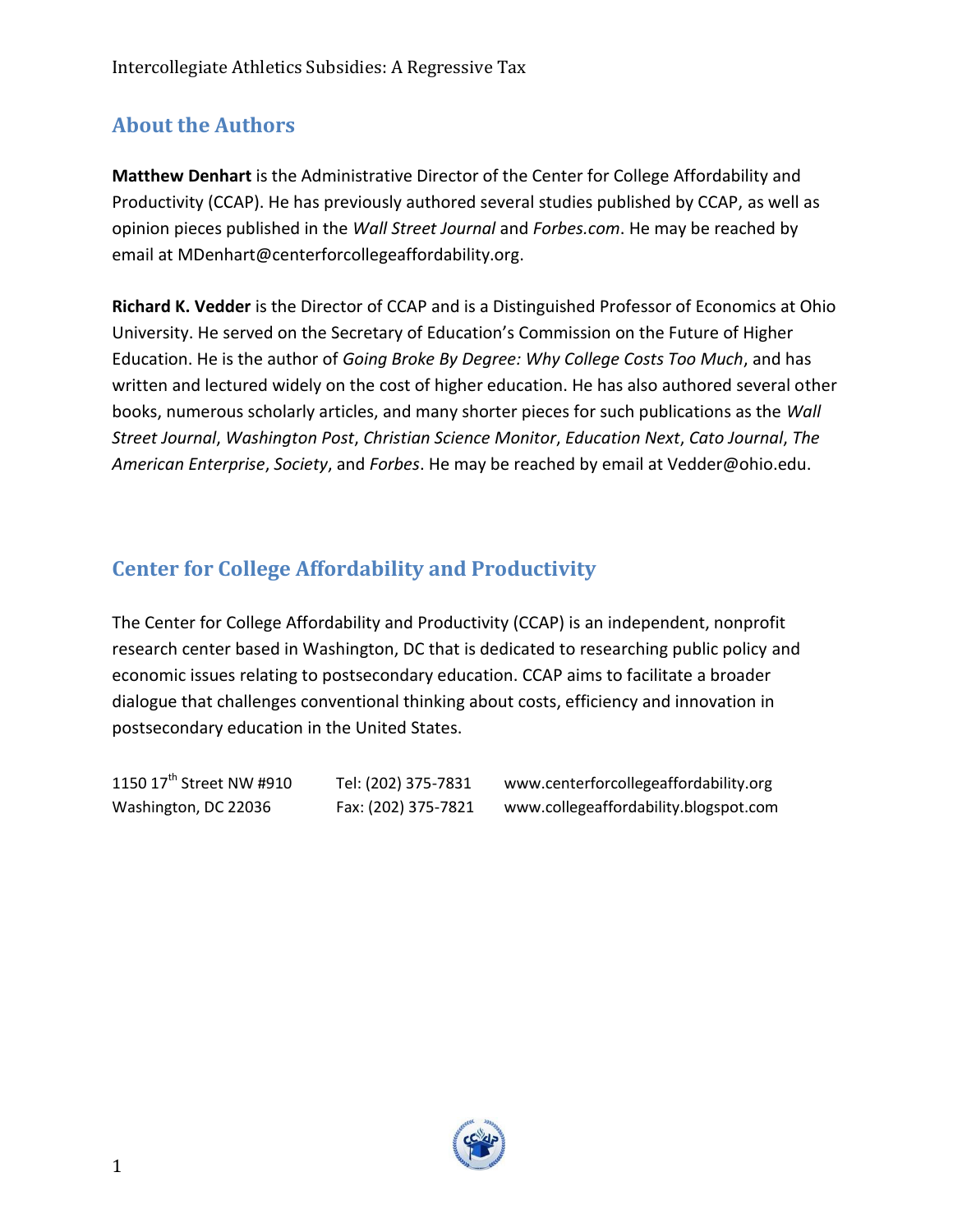# **Table of Contents**

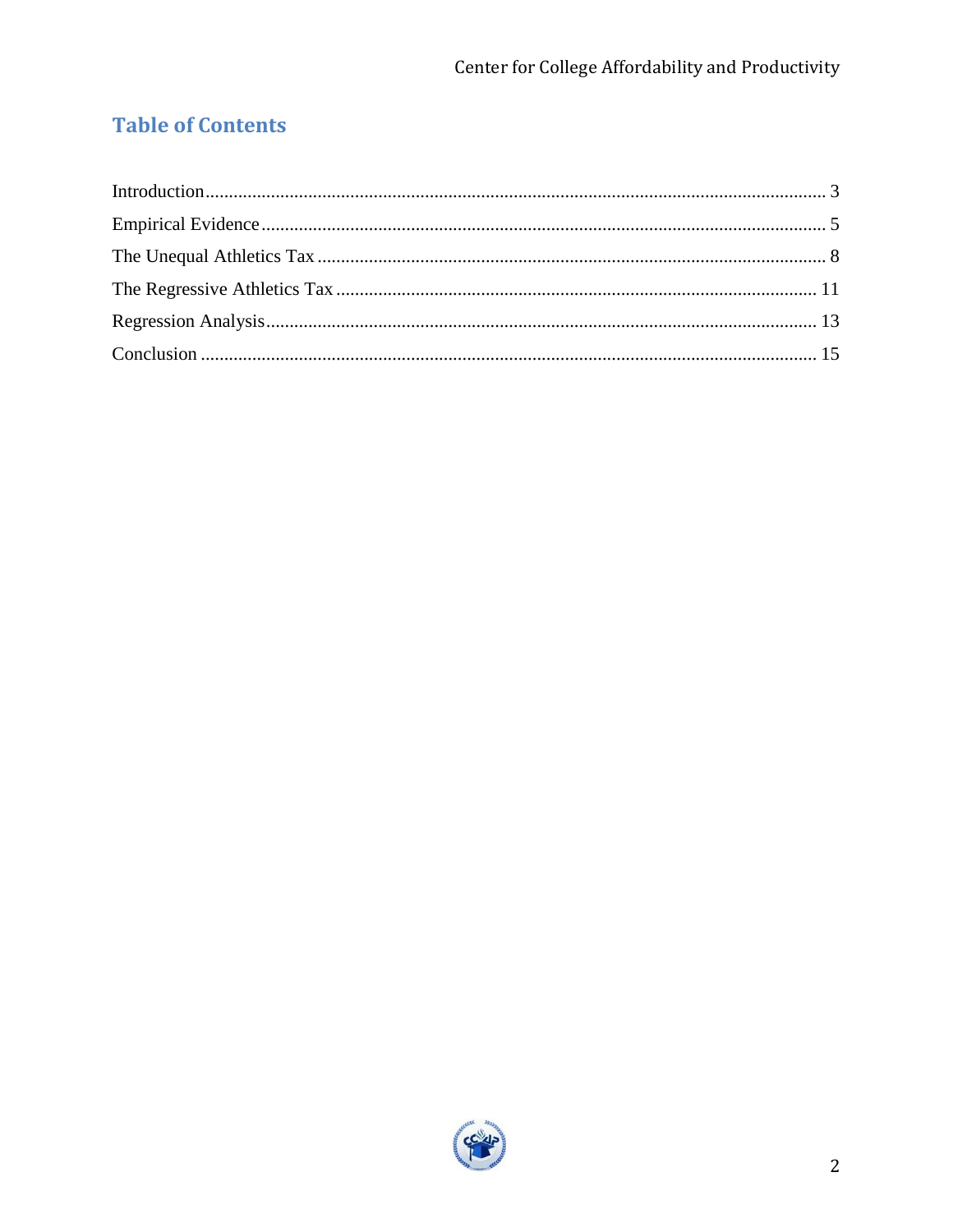#### <span id="page-3-0"></span>*Introduction*

Writing about business schools, a preeminent American social scientist once said, "A college of commerce is…peculiarly incompatible with the collective cultural purpose of the university. It belongs in the corporation of learning no more than a department of athletics. Both alike give training that is of no use to the community, except, perhaps as a sentimental excitement…. Both alike are related to the legitimate ends of the university as a drain on its resources and an impairment of its scholarly animus."<sup>1</sup> Animus, by the way, means "purpose," so the author is claiming that athletics is financially a drain and not consistent with the scholarly mission of universities. This statement was written not recently by some embittered college professor seething over budget cuts, or even a few decades ago, but rather well over a century ago, by Thorstein Veblen in *The Higher Learning in America,* a classic work on American universities finally published in 1918 but written earlier.

The point, of course, is that concern over the legitimacy of intercollegiate athletics on both academic and financial grounds has been around for a long time. Like many others, we are concerned about some of the adverse effects that athletics is having on the reputation of universities, on the seeming dilution of emphasis on the academic mission, and so forth. But in this study we wish to exclusively look at institutional finances. The conventional wisdom is that the rising costs of sport programs, along with declining third party support of institutions, is leading to increased subsidization of intercollegiate athletics at the very time universities can least afford it. We do not disagree with this, but believe that it ignores vast differences between institutions, even within Football Bowl Subdivision (FBS) category schools.



 $<sup>1</sup>$  Veblen, 210.</sup>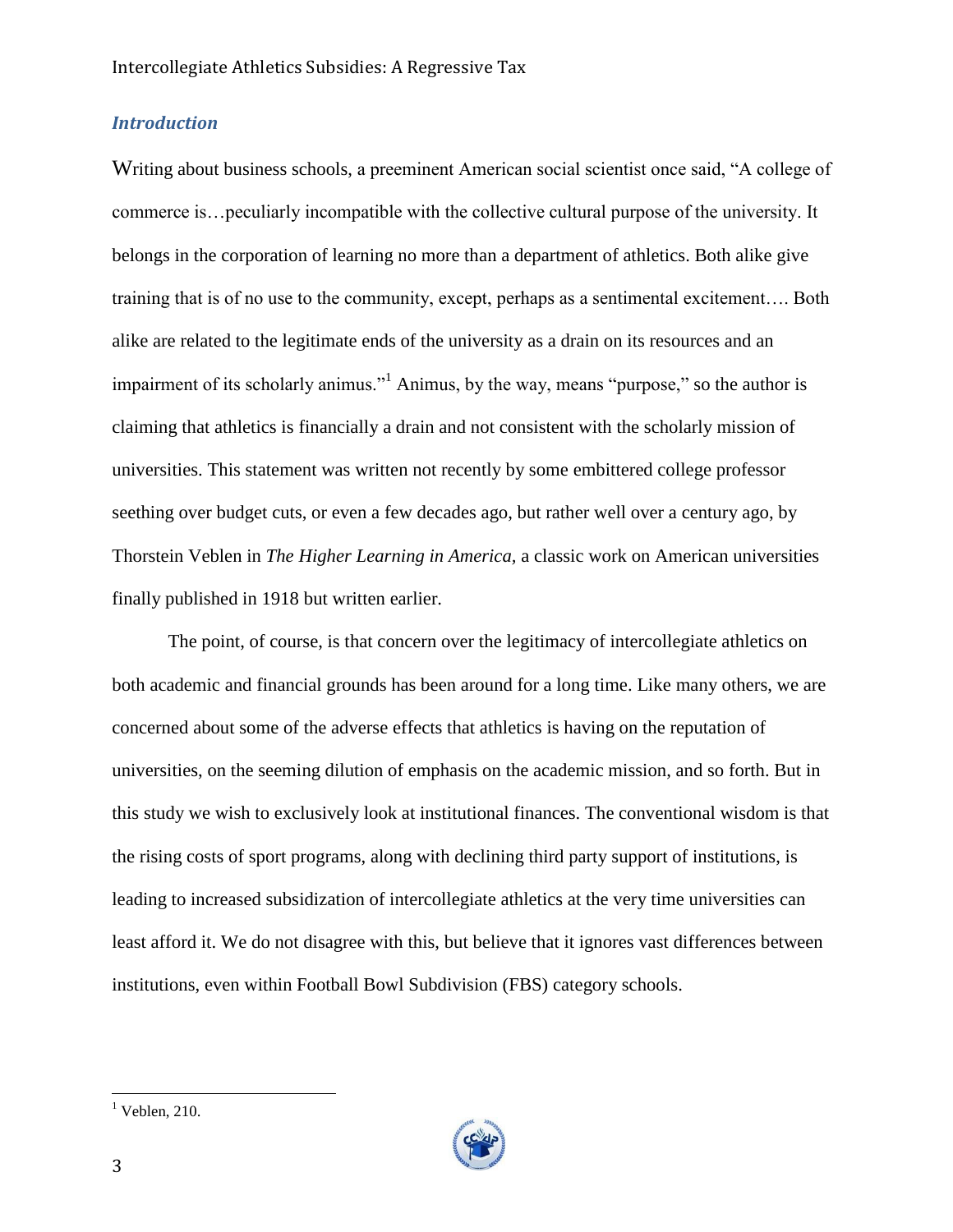We will argue that there is a very significant inequality associated with the funding issue. Rich, famous and athletically well-known schools have only been trivially impacted at the institutional level by the explosion in ICA costs, while a significant number of schools that are, on average, poorer, less prestigious, and athletically more marginal have been clobbered. We can say that athletic subsidies are a tax on other revenues, a tax diverting resources from traditional academic purposes, and this tax is highly regressive, hitting the poor more than the rich. By "poor" we mean that in two ways: first, universities themselves are relatively poor with respect to institutional resources. Second, the sports tax burdens lower income students attending college on average more than those who are relatively affluent. The explosion in college costs is a burden on the poor to finance entertainments that largely are consumed by the middle and even upper classes.

The policy implications of this are interesting. Liberals should be upset over the regressive nature of the ICA arms race and its perceived unfairness in burdening the relatively less affluent members of society. But conservatives should also be upset because of the inefficiencies and distortions in the allocation of resources implicit in such subsidies. Persons of all political orientations should be concerned by the bundling of services – a student wanting to "buy" academic services that after a period of relative intense study leads to a bachelor's degree, has to also buy entertainment services that she or he might wish to forego.

To be fair, the magnitude of the athletic tax at most American institutions is still very small, and it is certainly naïve to believe that fixing the problem of exploding ICA costs would have more than a marginal effect on the broader problem of higher education costs rising faster than the incomes of Americans who consume these services. Nonetheless, marginal effects can be important, and there are some schools in America where the ICA tax on students is relatively

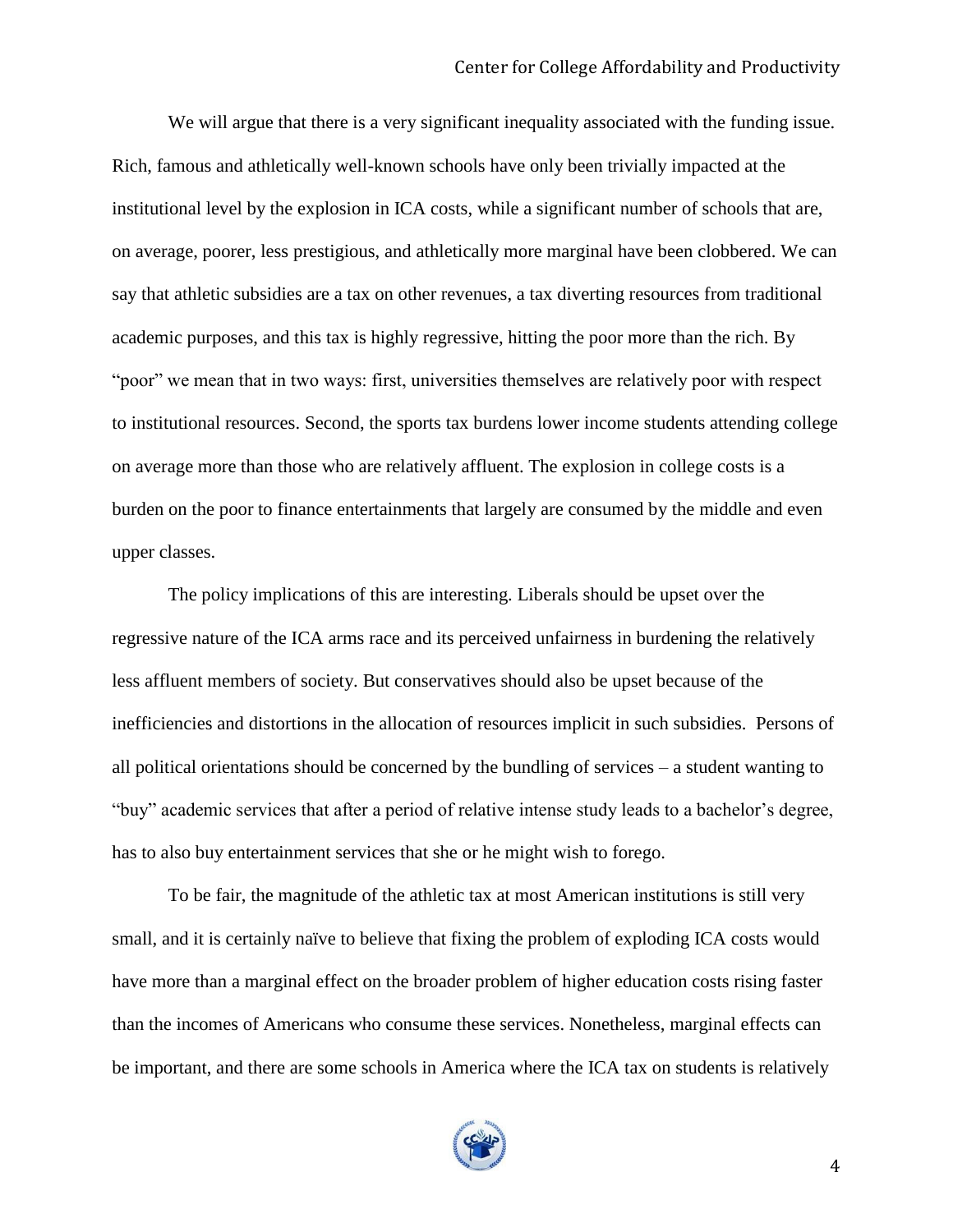#### Intercollegiate Athletics Subsidies: A Regressive Tax

large, so eliminating or reducing that tax could go a long way towards making college more affordable.

Let us now document these assertions. For years the Center for College Affordability and Productivity has examined NCAA data on collegiate athletic finances, often frustrated by omissions of detail and the arguably inappropriate and inconsistent treatment of some revenues and expenses from institution to institution. We have augmented the NCAA data with the extraordinarily useful, if incomplete, data published by *USA Today*, and related that to other institutional data provided by various sources, the most important of which is the Integrated Postsecondary Education Data System (IPEDS), maintained by the U.S. Department of Education.

#### <span id="page-5-0"></span>*Empirical Evidence*

New data made public by *USA Today* allows for a much more nuanced examination of intercollegiate athletics financing than has previously been possible. Previously, at the institutional level, subsidies were not differentiable from athletic department generated revenues. Rather, all revenues were reported as a total sum. However, this new data disaggregates the various revenue sources. For our analysis, we examined the 99 FBS schools which had available data. All are public 4-year institutions and the list includes the U.S. Air Force and Military Academies. With the exception of the Military Academy, all belong to one of the eleven FBS conferences.<sup>2</sup> Unfortunately, since the data is made available through public records requests, no

 $2^2$  The eleven FBS conferences are the: Atlantic Coast Conference (ACC), Big 12 Conference, Big East Conference, Big Ten Conference (Big-10), Conference USA (C-USA), Mid-American Conference (MAC), Mountain West Conference (MWC), Pacific-10 Conference, Southeastern Conference (SEC), Sun Belt Conference, and the Western Athletic Conference (WAC).

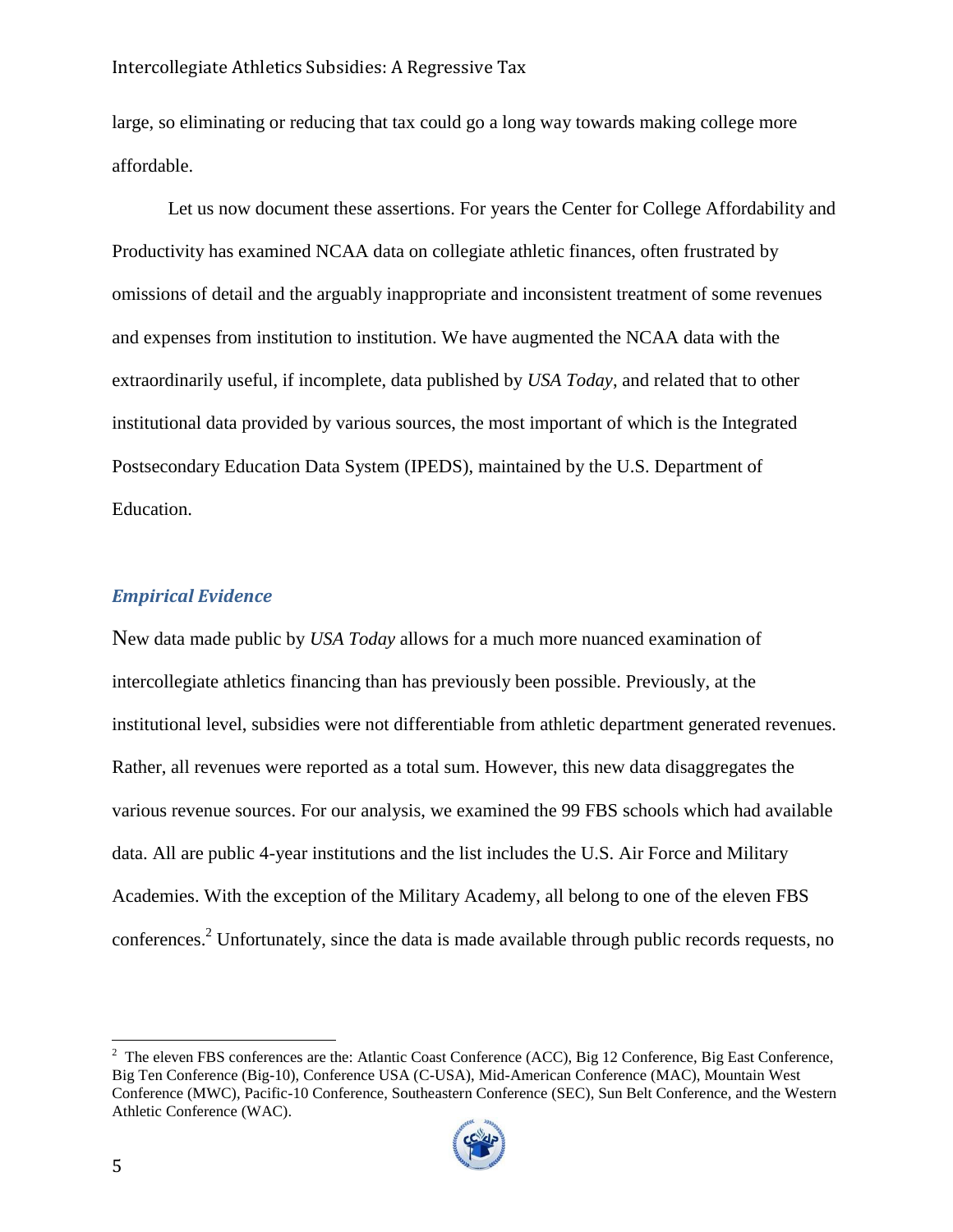data for private schools is available. Regardless, these new data allow for a more in-depth analysis of athletics funding across major American universities.

It is no secret that athletic departments require a substantial amount of resources to operate and remain competitive. Yet, many have become alarmed by the rapid growth in resources used to finance what has become known as the "athletics arms race." Evidence of this phenomenon abounds. On average between the 2004-05 and 2008-09 school years, real total operating revenues per full-time equivalent (FTE) student rose from \$1,718 to \$2,064; a 20 percent increase. Even controlling for growing overall university budgets during that time frame, on average athletic spending as a percentage of core university expenses<sup>3</sup> grew from 6.9 percent to 7.42 percent.<sup>4</sup> Clearly, intercollegiate athletics programs are using more resources and account for an increasingly larger share of universities' overall budgets.

Despite the increasing marginal funds that are being devoted to athletics, the vast majority of ICA programs operate at a deficit. In 2008, only 13 of the 99 schools for which we have data reported a net pre-subsidy profit.<sup>5</sup> The average loss for athletic departments was just under \$8.4 million. To balance these budgets, athletic departments rely on subsidies from other sources. These include student fees, direct state or other government support, direct institutional support, and indirect facilities and administrative support. Subsidies as a percentage of athletic departments' total operating revenues have increased from 30.21 percent in 2004-05 to 31.01 percent in 2008-09.<sup>6</sup> While this increase is small, the surprising part is that subsidies have not

l



 $3$  Core university expenses are defined as total operating expenses minus hospital expenses, auxiliary enterprise expenses and independent operations expenses.

<sup>4</sup> College Athletics Finance Database, IPEDS Data Center.

<sup>&</sup>lt;sup>5</sup> The 13 universities, in descending order according to profit, were: Texas A&M, Texas-Austin, Michigan, Iowa, Louisiana State, Alabama, Nebraska, Indiana, Kentucky, Purdue, Missouri, Georgia and Oklahoma.

<sup>&</sup>lt;sup>6</sup> College Athletics Finance Database.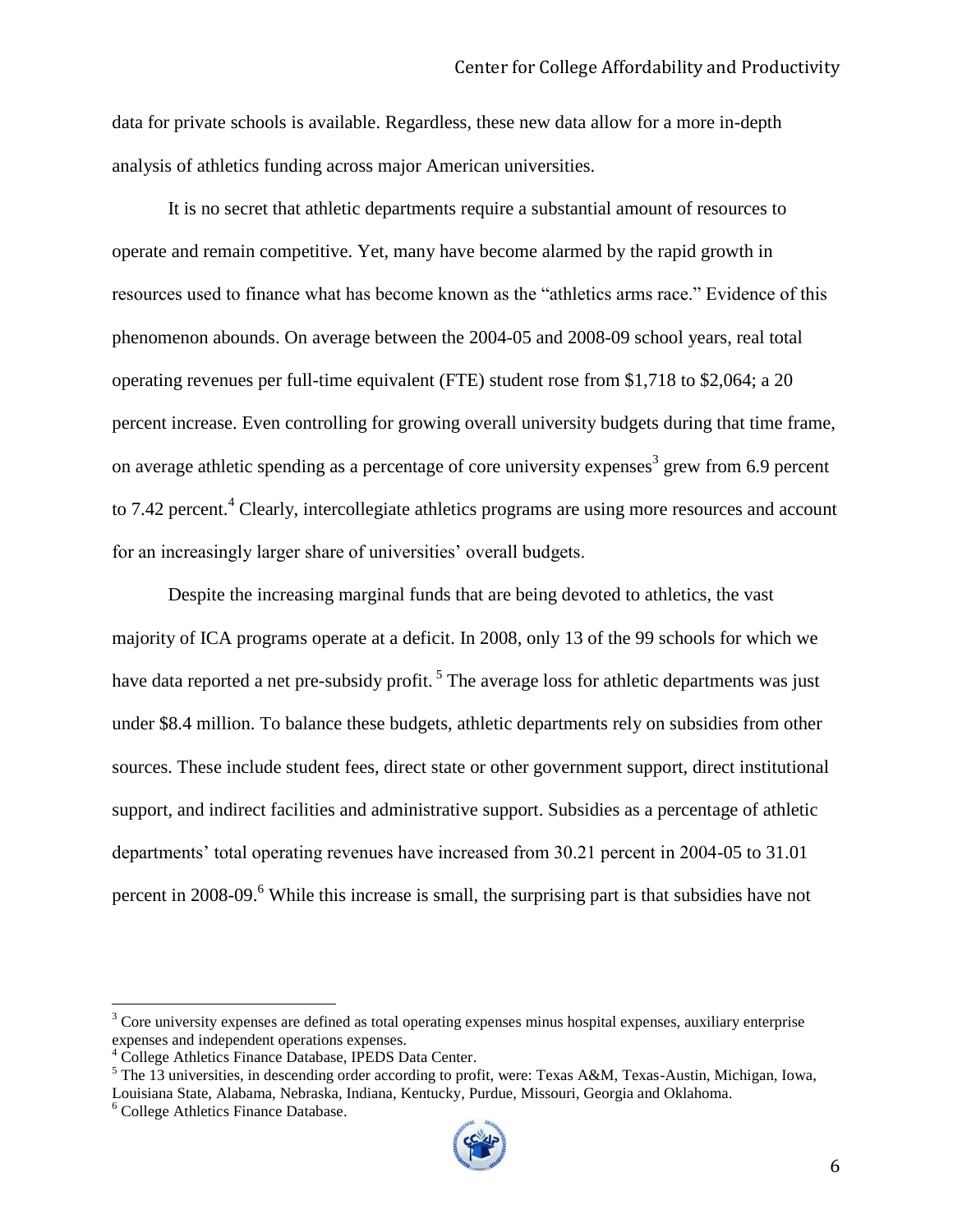#### Intercollegiate Athletics Subsidies: A Regressive Tax

fallen considering their enhanced opportunity cost during the current times of strained university budgets.

Opportunity cost is an important concept when studying budgeting allocations. Monies used to support one function/program become unavailable for use by others. In this way, subsidies to intercollegiate athletics can be thought of as a tax imposed on the other dimensions of the institutions which house them. Sometimes the athletics tax is explicit as an allocation of students' fees directly to ICA. Other times the tax is more implicit, coming in the form of an opportunity cost imposed by devoting funds to ICA that would have been used elsewhere.

The athletics tax can be calculated in a number of different ways. First is the explicit per FTE student dollar amount of the tax. This is calculated by dividing a school's total subsidy to athletics by the number of FTE students attending the institution. For the 99 schools in our dataset, this figure was \$395 in 2004-05, but grew 28 percent to \$506 per FTE student in 2008- 09. Two other interesting ways to analyze the athletics tax are to take the subsidy as a percentage of the school's tuition revenue and as a percentage of its total core expenses. In 2008-09, the athletic tax accounted for 8.33 percent of tuition revenues. Alternatively, calculated as a percentage of total core university expenses, the athletics tax was 2.12 percent of the university's entire core expense budget. Both of these figures are also greater than they were in 2004-05.<sup>7</sup> Table 1 below summarizes these three figures for both the 2004-05 and 2008-09 school years.

<sup>&</sup>lt;sup>7</sup> College Athletics Finance Database, IPEDS Data Center, Authors' calculations.

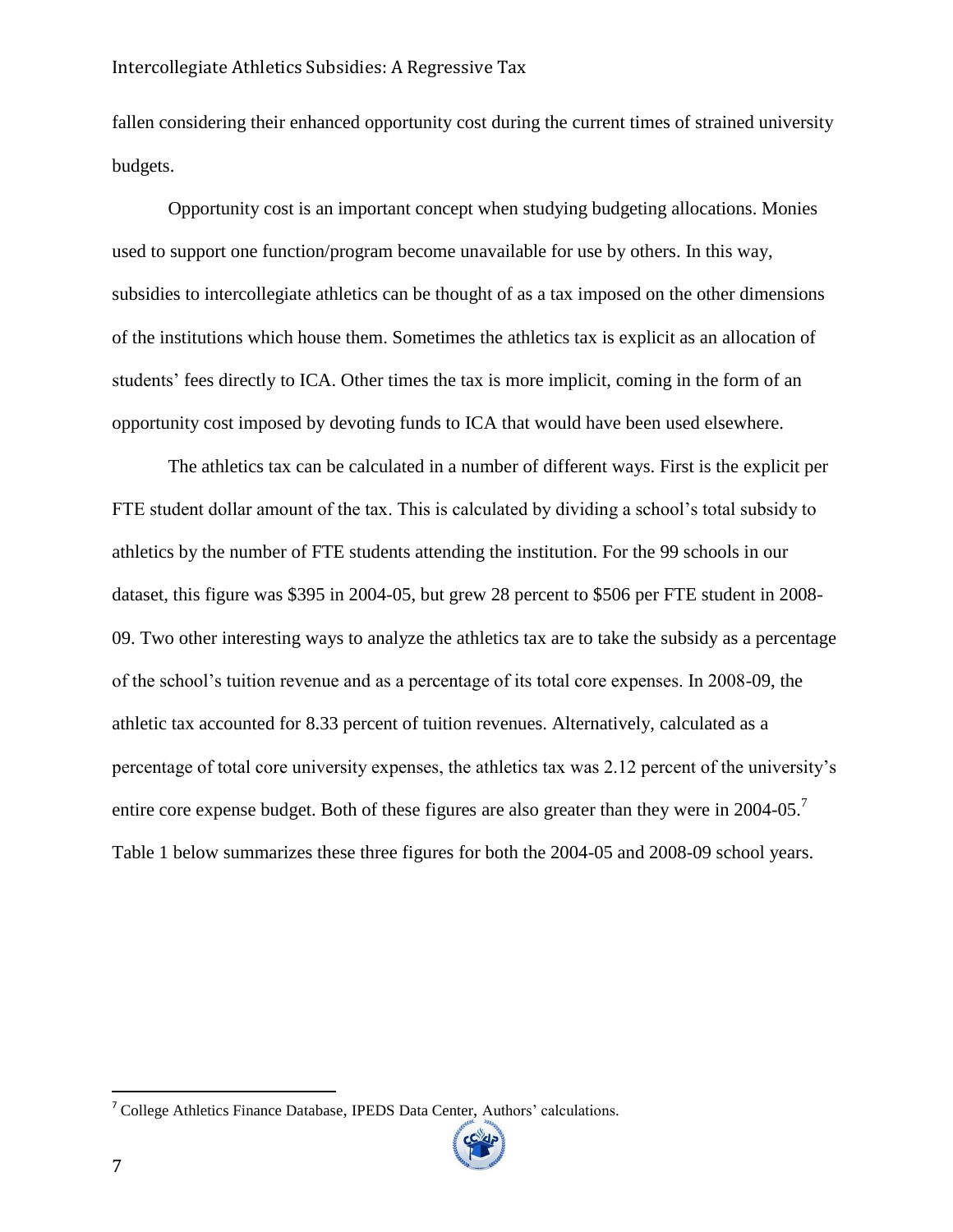| <b>Taxation Measure</b>                  | 2004-05 | $-2008 - 09$ | <b>Growth</b> |
|------------------------------------------|---------|--------------|---------------|
| Subsidy per FTE Student                  | \$395   | \$506        | 28.1%         |
| Subsidy % of Tuition Revenue             | 7.48%   | 8.33%        | 11.4%         |
| Subsidy % Total Core University Expenses | 1.93%   | 2.12%        | 9.84%         |

**Table 1: Measures of the Athletics Tax, 2004-05 and 2008-09**

*Source:* College Athletics Finance Database, IPEDS Data Center, Authors' calculations

#### <span id="page-8-0"></span>*The Unequal Athletics Tax*

As alarming as these data may appear, the real story is the huge variation in the magnitude of the athletics tax among institutions and athletic conferences. Figure 1 shows the conference averages of the percentage share of ICA total operating revenues that are subsidies. The contrasts are undeniable. Almost a full three quarters of the revenues received by ICA in the MAC come in the form of subsidies. The MWC, C-USA, the WAC, and the Sunbelt Conference have subsidies greater than 43 percent of all ICA revenues. However, athletic departments at the established conferences such as the Big-10, SEC, and Big-12 are all nearly entirely self-financed with subsidies below 6 percent.<sup>8</sup>

Furthermore, Figure 2 shows the average total dollar amount of subsidy per FTE by conference in 2008-09. In this year, the average Big-10 student subsidized athletics to the tune of \$67 per FTE. At the other end of the spectrum, the MWC had an average subsidy of \$1,177 per FTE, more than 17 times greater.



<sup>&</sup>lt;sup>8</sup> College Athletics Finance Database.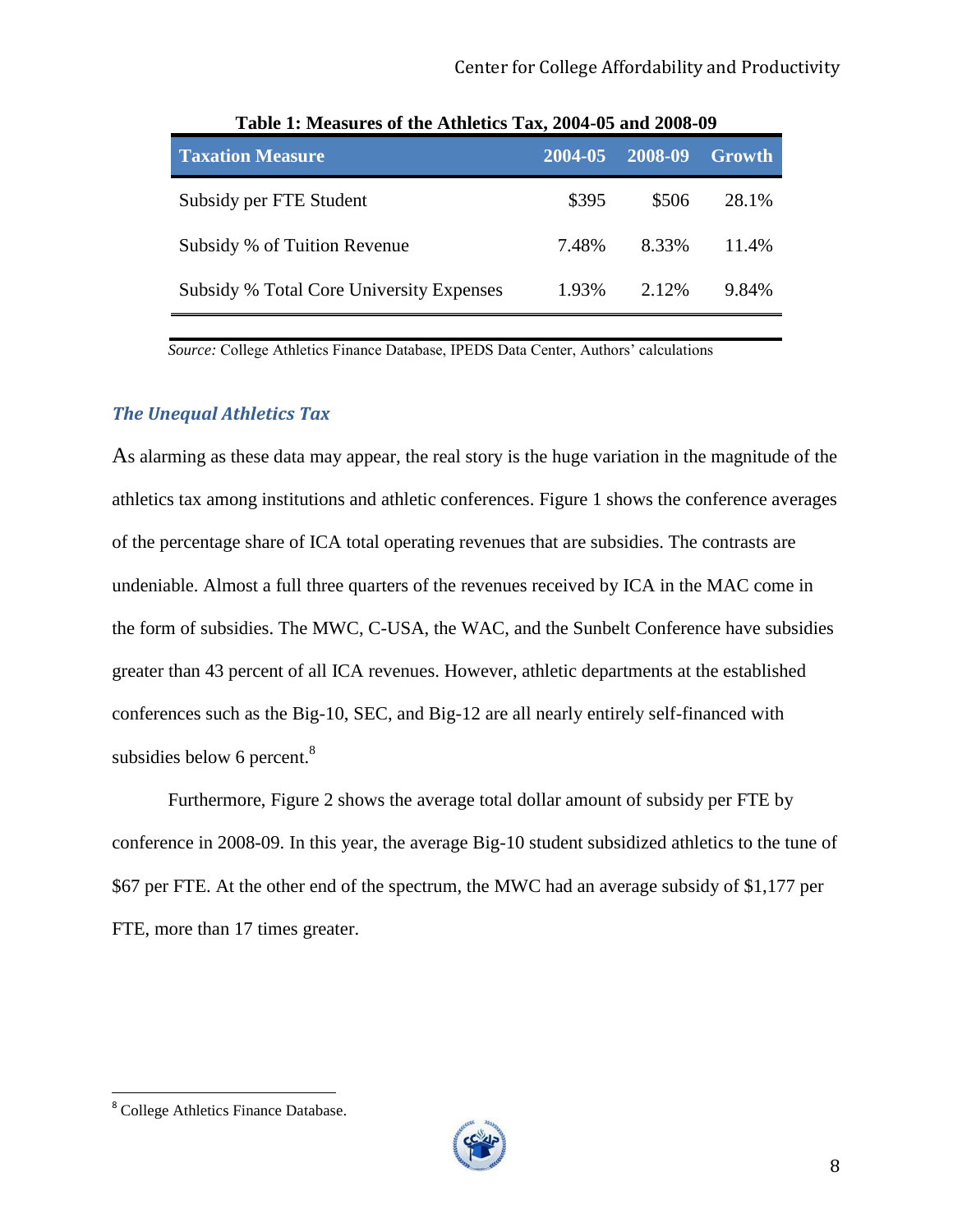

**Figure 1: Subsidy as a Percentage of Total ICA Operating Revenue, 200**8**-09**

Figure 3 illustrates discrepancies between conferences in the athletic tax as a percentage of tuition and fee revenues received from students, the so-called "ICA tuition tax." While this tax within the Big-10, Big-12, SEC, Pac-10 and ACC are less than 4 percent, they are greater than 13.8 percent in C-USA, the Sunbelt Conference, the MAC, and the MWC. Tuition and fee revenues are generally thought of as payments made by students to receive an education. Yet, within some conferences these payments are taxed by ICA at more than 15 percent, while at others the tax is close to zero.<sup>9</sup>

*Source:* College Athletics Finance Database, Authors' Calculations

<sup>&</sup>lt;sup>9</sup> College Athletics Finance Database, IPEDS Data Center.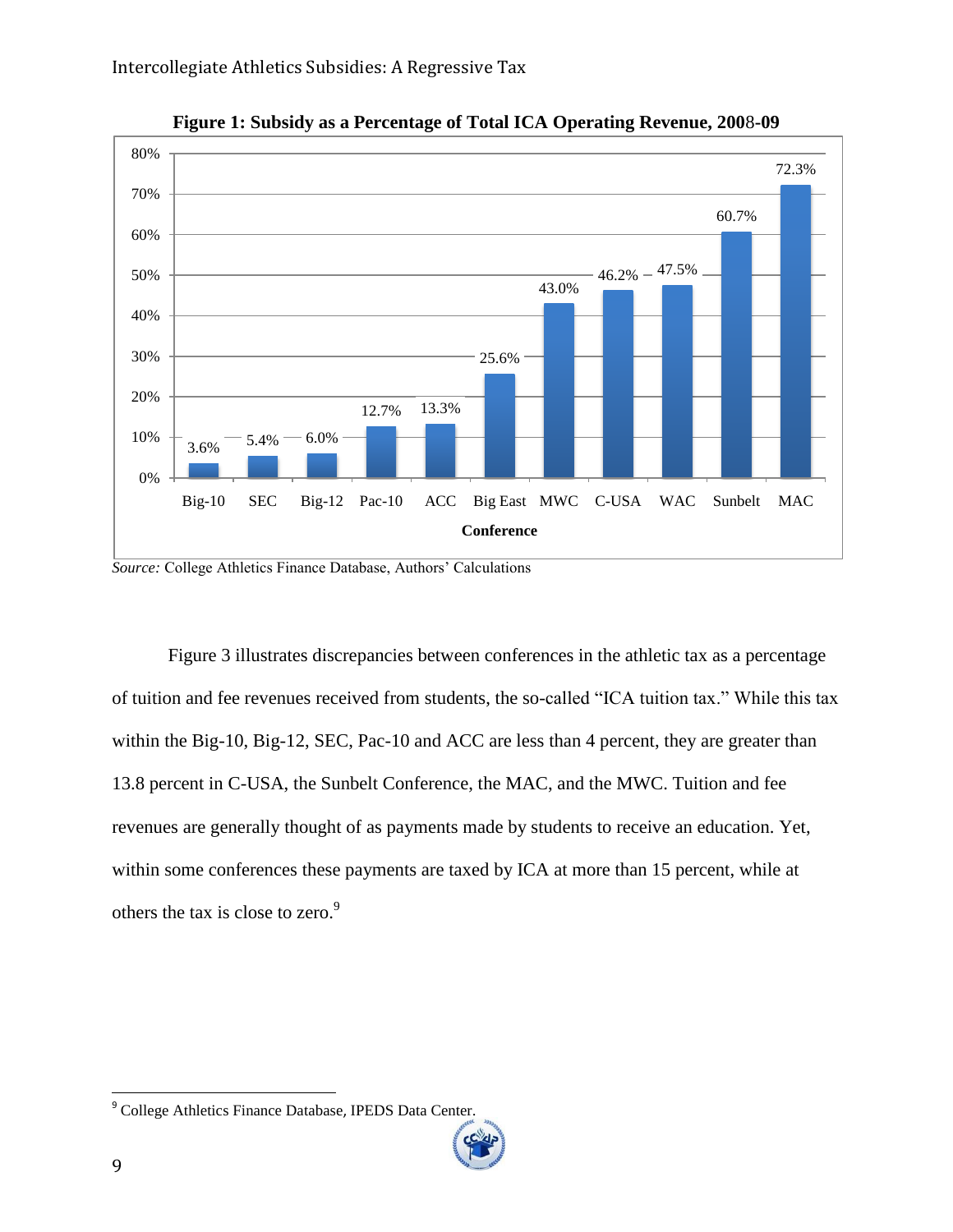

**Figure 2: Athletics Tax per FTE by Conference, 2008-09**

*Source:* College Athletics Finance Database, IPEDS Data Center, Authors' Calculations



**Figure 3: Athletics Tax as a Percentage of Tuition & Fee Revenue by Conference, 2008-09**

*Source:* College Athletics Finance Database, IPEDS Data Center, Authors' Calculations

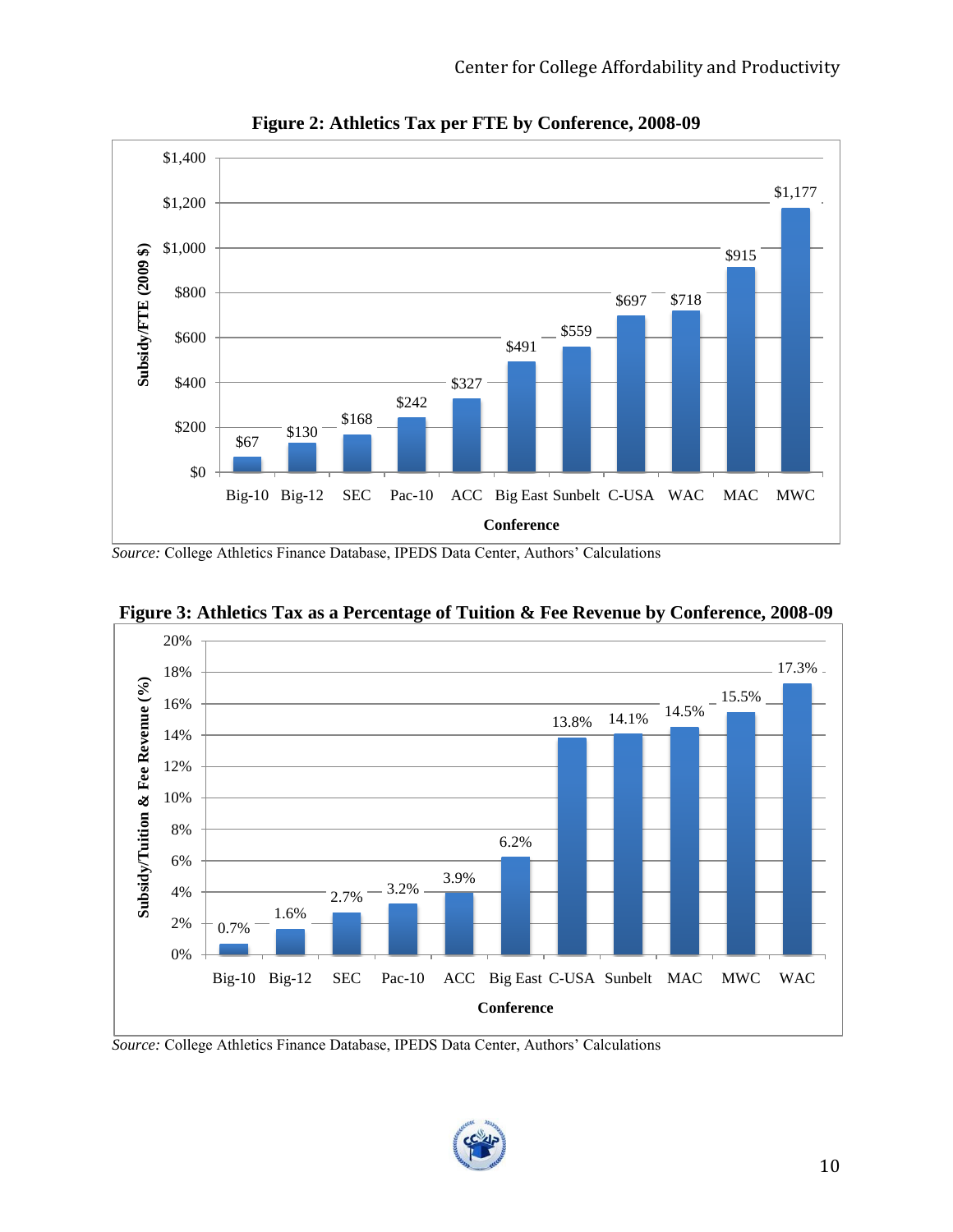#### <span id="page-11-0"></span>*The Regressive Athletics Tax*

To even the casual observer of collegiate athletics, this data may seem counter-intuitive. The conferences with the smallest subsidies by all measures are the ones with institutions that spend the most on athletics and compete at the highest levels. These schools are the ones most often criticized for enormous coaches' salaries, growing commercialization, high-profile scandals and all around largess. Many of these institutions may very well warrant criticism, but when it comes to imposing the athletics tax, the lesser conferences stand at the apex of the athletics scandal.

Most disturbing is that it is these very institutions, and the students that attend them, that have a lesser ability to afford the tax. The more well-known, athletically competitive and affluent flagship schools comprise the major conferences which have negligible ICA taxes, while the poorer and less competitive lower tiered schools comprise those conferences which have large ICA taxes. Both the percentage of an institution's students receiving Pell grants and the total core university expenses per FTE are reasonable proxies for the wealth of an institution and its students respectively. As shown in Table 2, the conferences with the greatest wealth by these two measures have the lowest ICA taxes. When a tax burdens the poor more relative to the rich, it is known as a regressive tax. These data support this classification with respect to the ICA tax.

A comparison of two schools can help to clarify this argument. Compare the University of Michigan with Eastern Michigan University (EMU). Both institutions share a nearly identical geographical location. In fact, Rynearson Stadium on the campus of EMU is an entire 6.3 miles away from the Big House in Ann Arbor. An accomplished cross-country runner from either school could run between the stadiums in around 30 minutes. Yet, the contrasts between the two

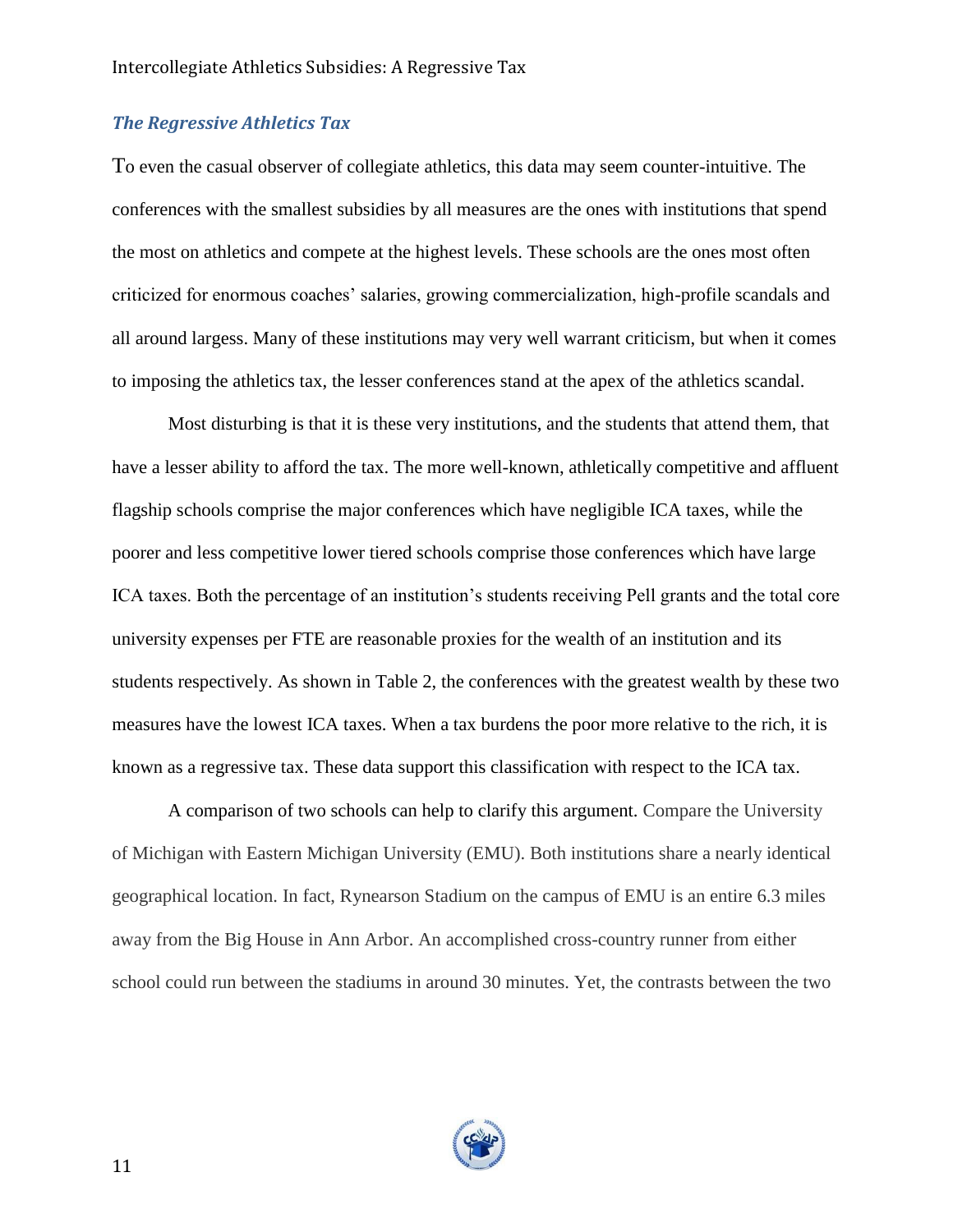institutions are remarkable. At EMU the students on average are poorer with nearly 39 percent on Pell grants, triple the proportion of those at the University of Michigan.<sup>10</sup>

| <b>Conference</b> | % of Students<br><b>Receiving Pell Grants</b> | 0-<br><b>Total Core Expenses</b><br>per $\text{FTE}$ (\$) | <b>Average ICA Tax per FTE (\$)</b> |
|-------------------|-----------------------------------------------|-----------------------------------------------------------|-------------------------------------|
| <b>ACC</b>        | 14.87%                                        | \$38,426                                                  | \$327                               |
| $Big-12$          | 16.42%                                        | \$27,622                                                  | \$130                               |
| $Big-10$          | 16.44%                                        | \$41,631                                                  | \$67                                |
| <b>SEC</b>        | 19.13%                                        | \$31,046                                                  | \$168                               |
| <b>MWC</b>        | 21.86%                                        | \$42,481                                                  | \$1,177                             |
| $Pac-10$          | 22.93%                                        | \$40,464                                                  | \$242                               |
| <b>Big East</b>   | 23.96%                                        | \$32,100                                                  | \$491                               |
| <b>MAC</b>        | 26.95%                                        | \$18,141                                                  | \$915                               |
| Sunbelt           | 30.41%                                        | \$14,553                                                  | \$559                               |
| <b>WAC</b>        | 30.47%                                        | \$24,472                                                  | \$718                               |
| C-USA             | 34.54%                                        | \$28,888                                                  | \$697                               |
| Average           | 23.45%                                        | \$30,893                                                  | \$499                               |

**Table 2: Evidence of a Regressive ICA Tax**

*Source:* College Athletics Finance Database, *Financial Aid Professionals*, IPEDS Data Center, Authors' Calculations

However, the huge \$20 million subsidy at EMU for sports is equal to nearly 16 percent of tuition revenue. One could say there is a 16 percent ICA tuition tax at EMU. By contrast, at the relatively well-to-do (not only in terms of student body but also in terms of university endowment) University of Michigan, that ICA tax is zero.<sup>11</sup> The burden of intercollegiate athletic varies a lot --and it burdens the students who struggle the most financially to attend college. If one views big time ICA support at smaller schools like EMU largely as a consequence of pressure to compete with larger schools, one could say we are taxing the poor to benefit the rich.

A comparison of geographically similar athletic conferences is also helpful. The Big-10 serves a geographic area highly similar to that of the MAC. In the Big-10, the average ICA

<sup>&</sup>lt;sup>11</sup> College Athletics Finance Database, IPEDS Data Center.



<sup>10</sup> *Financial Aid Professionals.*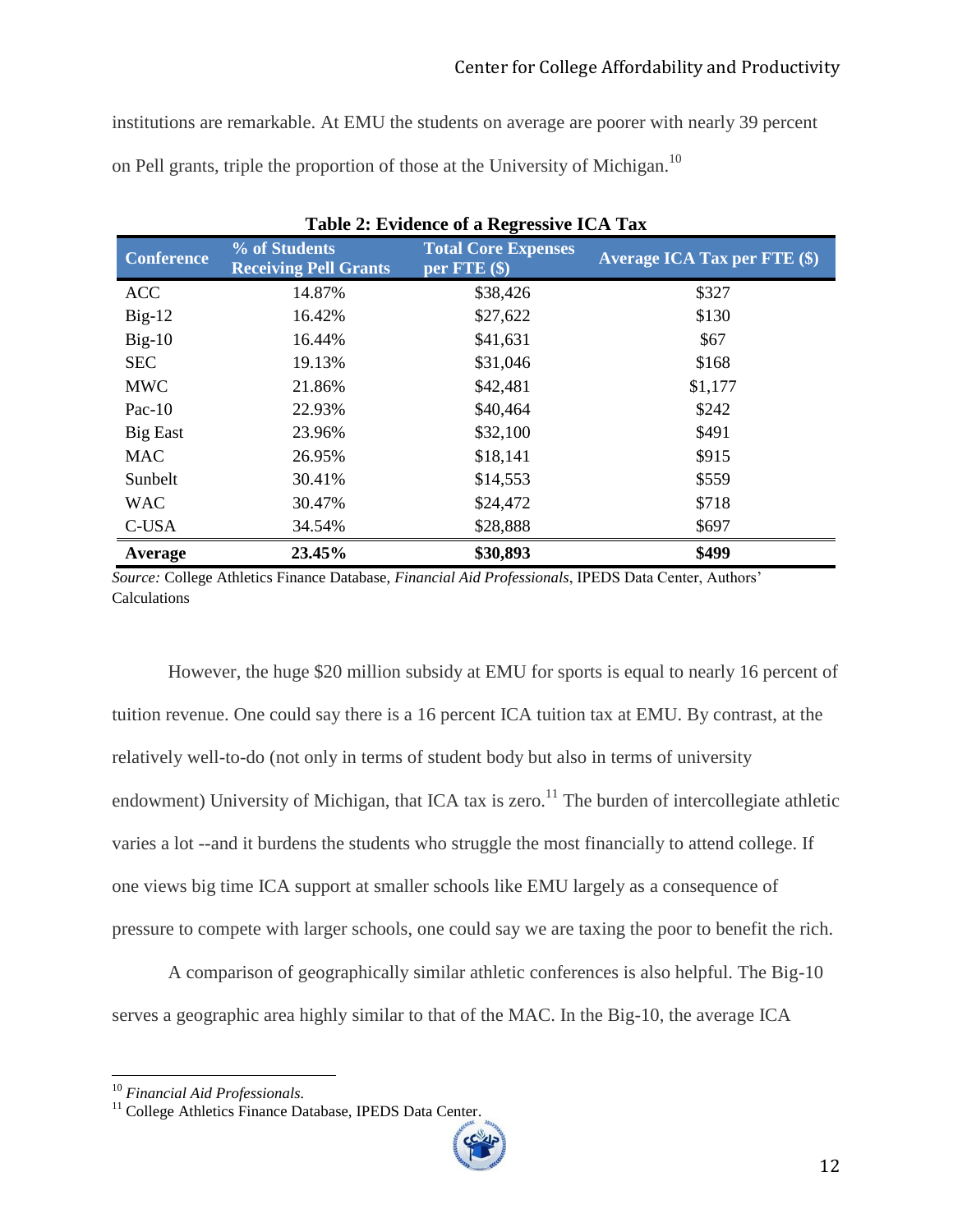#### Intercollegiate Athletics Subsidies: A Regressive Tax

tuition tax is under one percent, while in the MAC it approaches 15 percent. Yet the proportion of Pell grant recipients in the student population averages just 16 percent in the Big-10, compared with 27 percent in the MAC.<sup>12</sup> There are four athletic conferences besides the MAC where the ICA tuition tax is 13.8 percent or more, while there four other conferences besides the Big-10 where the subsidy averages 4 percent or less. The four conferences where the average Pell grant recipients are under 20 percent of the enrollment all have average tuition taxes of under 4 percent; the four conferences where there are over 25 percent Pell grant recipients, all have average tuition taxes exceeding 13.8 percent.<sup>13</sup>

#### <span id="page-13-0"></span>*Regression Analysis*

Although insightful, to this point all the evidence provided has demonstrated simple negative correlations between wealth and the ICA tax. It is possible that these correlations are mere coincidences. To have more solid statistical evidence of the regressive nature of the ICA tax, regression analysis is needed.

Using the 99 public 4-year institutions for which we had data, we were able to estimate an ordinary least squares regression equation to model inter-institutional variations in ICA subsidization levels. Control variables included the enrollment size of the institution as defined by the school's FTE enrollment, the core university expenses per FTE student, the profit/loss of the school's ICA department excluding subsidy revenues, and the percentage of the school's undergraduates receiving Pell grants in 2008. Table 3 below describes each variable, what the variable is serving as a proxy for and the expected sign prior to estimating the model.

<sup>13</sup> College Athletics Finance Database, IPEDS Data Center, *Financial Aid Professionals.*



l

<sup>12</sup> *Financial Aid Professionals.*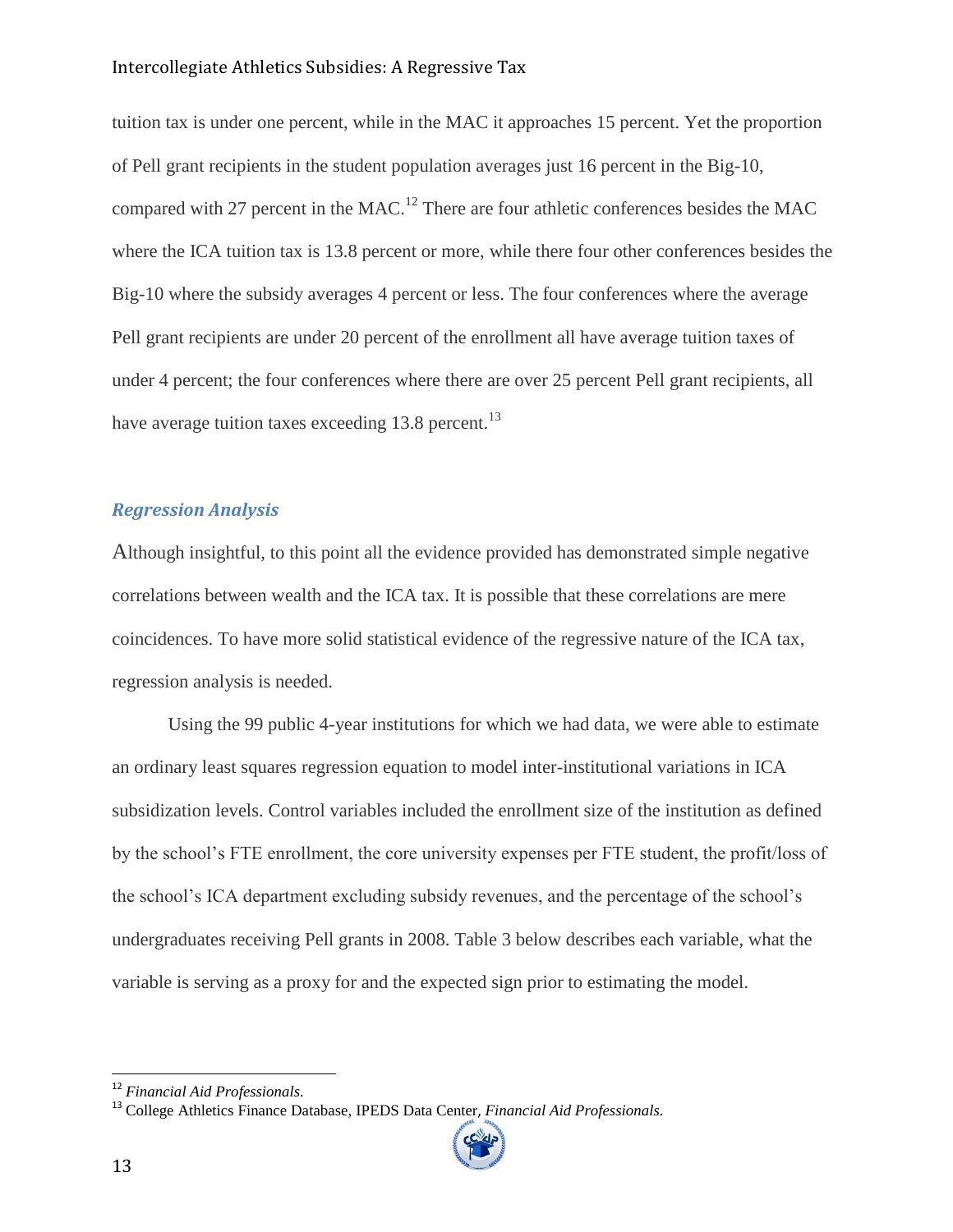| <b>Variable</b>  | <b>Variable Explanation</b>                               | <b>Variable Proxy</b>             | <b>Expected Sign</b> |
|------------------|-----------------------------------------------------------|-----------------------------------|----------------------|
| FTE Enroll, 2008 | FTE Enrollment, 2008                                      | <b>Institutional Size</b>         | Negative             |
| CoreExp_FTE      | Core University Expenses per<br>FTE, 2008                 | <b>Institutional Wealth</b>       | Negative             |
| Profit_PreSub    | Profit/Loss of Athletic<br>Department, pre-subsidy        | Level of ICA self-<br>sufficiency | Negative             |
| Pell % FTE_UG    | Percent FTE Undergraduates<br>Receiving Pell Grants, 2008 | <b>Student Poverty</b>            | Positive             |
|                  |                                                           |                                   |                      |

**Table 3: Explanation of Independent Variables in Regression Analysis**

Included below for the interested reader is the actual regression model output.

| Dependent variable: Subsidy Percentage of ICA Revenues |                    |                   |                           |           |  |  |
|--------------------------------------------------------|--------------------|-------------------|---------------------------|-----------|--|--|
|                                                        | <b>Coefficient</b> | <b>Std. Error</b> | t-ratio                   | p-value   |  |  |
| Constant                                               | 0.289076           | 0.077146          | 3.747100                  | 0.000310  |  |  |
| FTE Enroll, 2008                                       | $-0.000006$        | 0.000002          | $-3.875400$               | 0.000200  |  |  |
| CoreExp_FTE                                            | $-0.000002$        | 0.000001          | $-2.494500$               | 0.014360  |  |  |
| Profit PreSub                                          | 0.000000           | 0.000000          | $-8.565500$               | < 0.00001 |  |  |
| Pell % FTE UG                                          | 0.374091           | 0.161775          | 2.312400                  | 0.022940  |  |  |
| Mean dependent var                                     | 0.310120           |                   | S.D. dependent var        | 0.262268  |  |  |
| Sum squared resid                                      | 2.410304           |                   | S.E. of regression        | 0.160130  |  |  |
| R-squared                                              | 0.642436           |                   | <b>Adjusted R-squared</b> | 0.627220  |  |  |

**Model 1: OLS, using observations 1-99 Dependent variable: Subsidy Percentage of ICA Revenues**

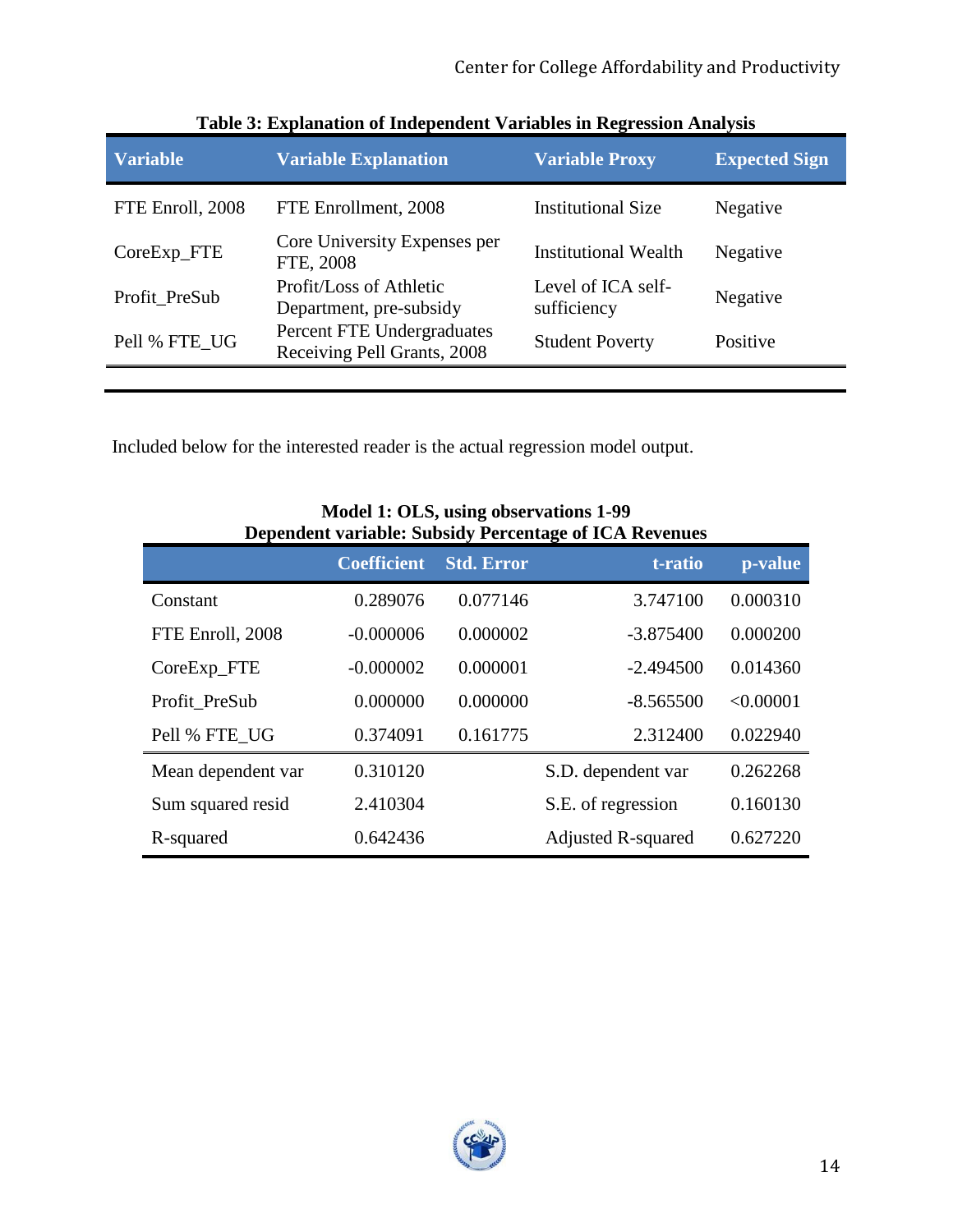In testing for evidence of a regressive ICA tax, the core expenditure per FTE and percentage of students receiving Pell grants are the most interesting control variables. One would expect that if the tax is regressive and burdening poorer institutions more, then those with smaller core expenditures per FTE would have a larger tax percentage. This variable is statistically significant and the coefficient term suggests that a \$10,000 increase in core expenditures per FTE would result in a reduction in the ICA subsidy percentage of around 2.3 percent. The Pell grant variable is also significant and the sign is in the hypothesized direction. Thus, it can be concluded that the regression analysis corroborates earlier evidence suggesting that the ICA tax is regressive.

#### <span id="page-15-0"></span>*Conclusion*

For most colleges and universities in the United States, intercollegiate athletics is a losing financial proposition. The vast majority ICA departments do not break even and require subsidization from the institution as a whole. When schools are forced to heavily subsidize athletics, ICA serves to impose an "athletics tax" on other dimensions of the school. This tax has become increasingly worrisome due to the limited budget resources in the current economic climate.

However, the main story is that the magnitude of the athletics tax is greatly unequal across institutions and that this tax is highly regressive. The schools and athletic conferences that already have well established teams are likewise the well-known and affluent flagship public institutions. Here, the athletics tax is negligible. Yet, at the lesser conferences the picture is less rosy. Athletics impose a much greater tax with an ICA tuition tax that in some cases reaches beyond 15 percent.

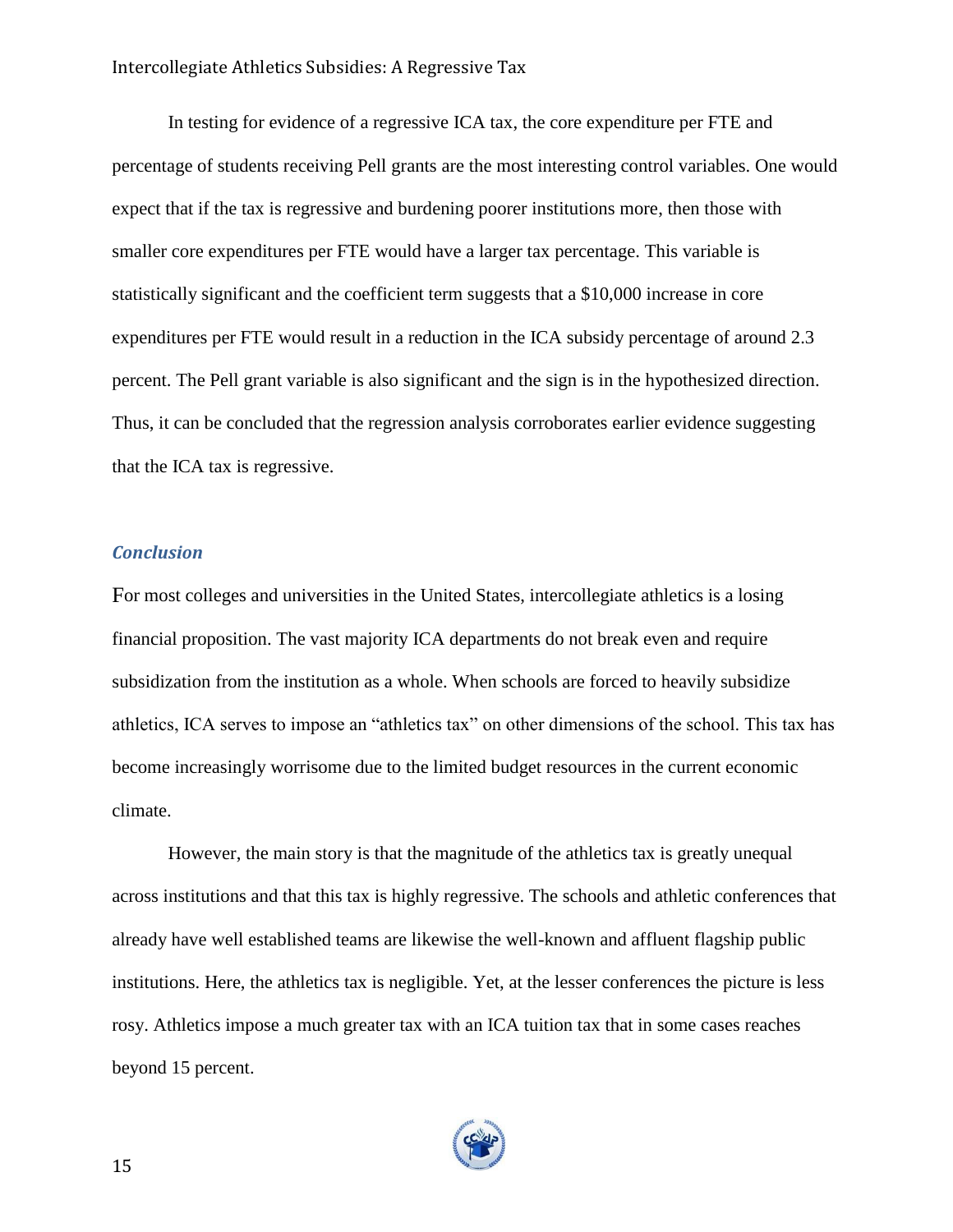The issue, of course, is what to do about all of this. We are convinced that universities will not unilaterally disarm, any more than belligerent governments do in the face of war. The changes will have to come from outside. We are reluctant to see federal intervention, as this might be the beginning of an attempt to overly politicize something that should be inherently apolitical. But we would see no harm in state governments forbidding institutions receiving state funds to subsidize ICA more than, say, five percent of tuition revenues, or two percent of all core expenditures. Attempts will be made to get around the legislation, but properly drafted with high penalties for violations, this approach could be effective.

A second, but we would expect less effective approach, would be for university presidents within the conferences where the problem is greatest to meet and agree on a conference rule on expenditures or institutional subsidies. The problem is one of getting agreement, and of enforcing the provisions. As universities become increasingly squeezed financially, particularly at schools where students are themselves hard pressed to pay their bills, the need for some sort of action is real and growing.